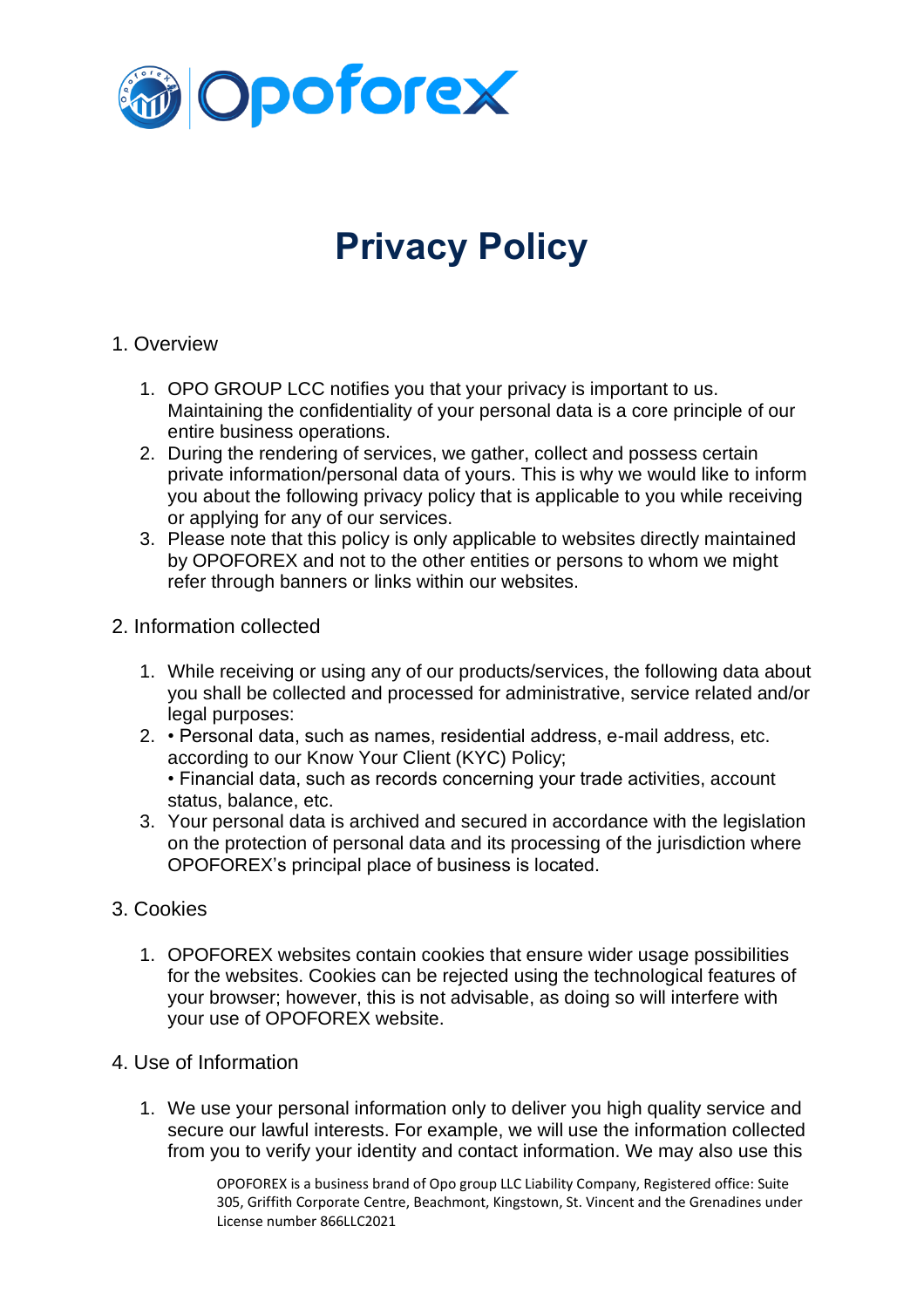

information to establish and set up your service account, issue an account number and a secure password, maintain your account activity, and contact you with account information. This information helps us improve our services

to you and inform you about additional products, services or promotions that may be of interest to you.

- 5. Disclosure of Personal Data
	- 1. OPOFOREX has executed all the reasonable and necessary measures in order to maintain a high level of security of your personal data. Our employees, directors, officers and/or representatives are obliged to respect your privacy and your personal data may only be disclosed to third parties when appropriate legal grounds exist.
	- 2. Please be notified that we may disclose your personal information such as name, address, e-mail address, etc. to third parties authorized by OPOFOREX and/or recognized by us on the grounds of established contractual relations.
	- 3. We may transfer your personal data to associated or affiliated companies, agents or other authorized organizations or persons in order to execute your direct or indirect instructions concerning the use of OPOFOREX services. We guarantee that all persons described herein adhere to the terms of current policy and execute reasonable measures to protect your privacy.
	- 4. Notwithstanding, we may disclose your personal data to third parties which have not established contractual relations with OPOFOREX on the grounds of their authority and their official status.
- 6. Your rights
	- 1. You have the right to request us to reveal the personal data we hold about you. In this case we may charge a reasonable fee. You also hold the right to know what kind of personal data about you is in our possession, the right to change any inaccuracies or discrepancies of the data, the right to know about the use of your data and the right to block the use of it if your privacy is violated.
	- 2. You may exercise these rights by submitting a written request to OPO GROUP LCC via e-mail support@opoforex.com.

# 7. Opt-Out

1. You are not required to supply us any of the personal data against your will; however, it may result in our being unable to provide services to you. As it is important to us that all of your private information is accurate, complete, and up to date, in accordance with your interests you should promptly notify us if

> OPOFOREX is a business brand of Opo group LLC Liability Company, Registered office: Suite 305, Griffith Corporate Centre, Beachmont, Kingstown, St. Vincent and the Grenadines under License number 866LLC2021